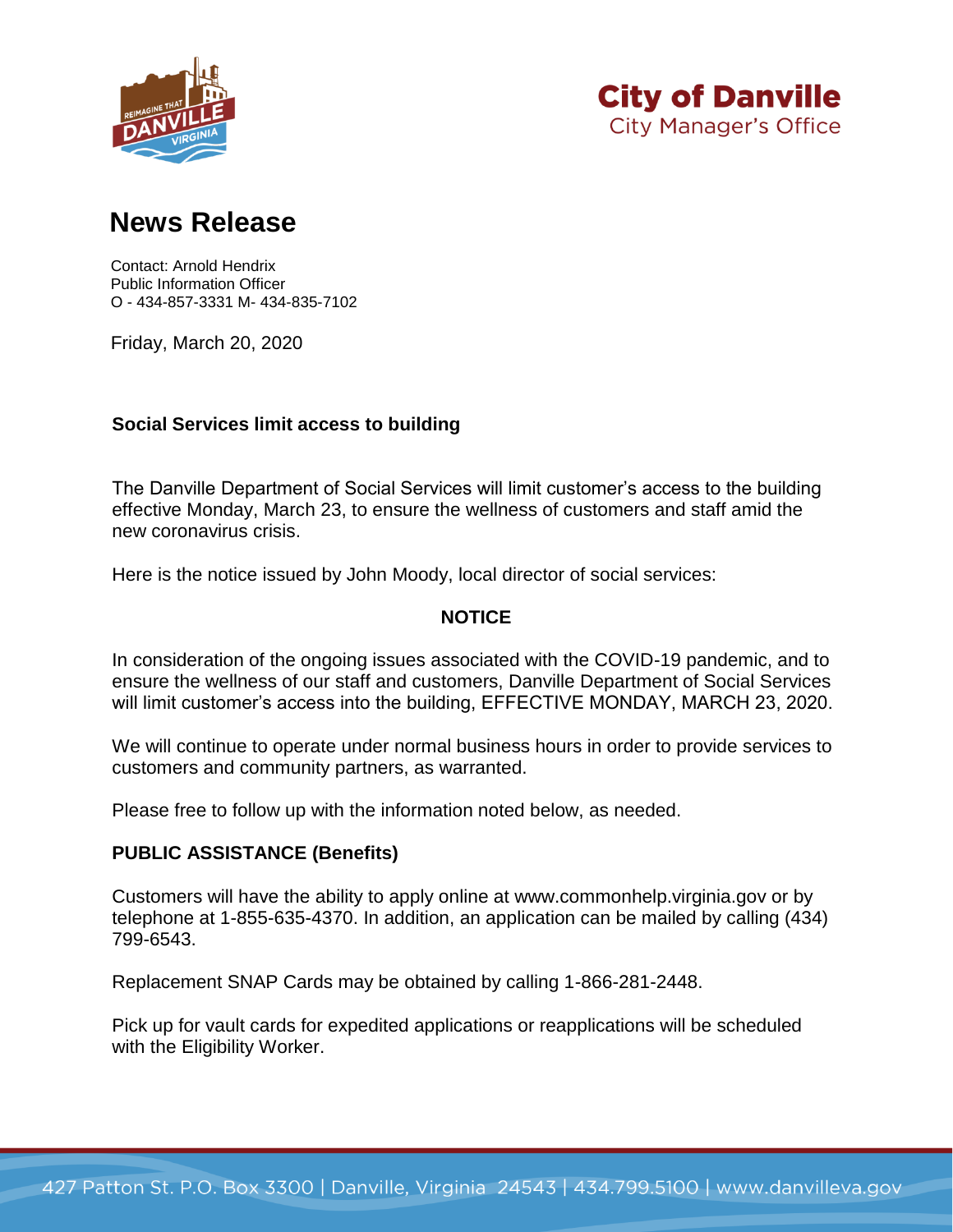



Customers will be called by the eligibility worker for telephone interviews for new or reapplications on the day they apply. Face-to-face interviews will not be held until further notice for protection to the customers and staff.

## **Adult Services/Adult Protective Services**

If requesting long-term care screenings, please call (434) 799-6540. The information will be gathered telephonically.

• Adult Protective Services complaints, please call (434) 799-6540 or the Virginia State Hotline at 1-888-832-3858.

#### **Child Protective Services**

• For Child Protective Services reports/complaints, please call (434) 799-6548 or the Virginia State Hotline at 1-800-552-7096

#### **Preventive Foster Care**

• Requests for preventive foster care services may call (434) 799-6540 to selfrefer. The initial assessment will be completed telephonically.

## **VIEW PROGRAM**

• Transportation Assistance for VIEW customers will be handled as usual. Issuance will occur on Tuesdays from 8:30 to 11:00; Wednesdays from 1:30-3:30; Thursdays from 8:30-11:00. All individuals that are requesting transportation assistance will be asked the standard screening questions before issuance.

#### **SNAPET**

• Customers in need of transportation assistance should call their respective worker at (434) 797-8932 to make an appointment time for issuance.

#### **Child Care:**

• All inquiries regarding provision for Child Care should call (434) 797-8932.

#### **Foster Care:**

• Family Partnership Meetings will be held telephonically.